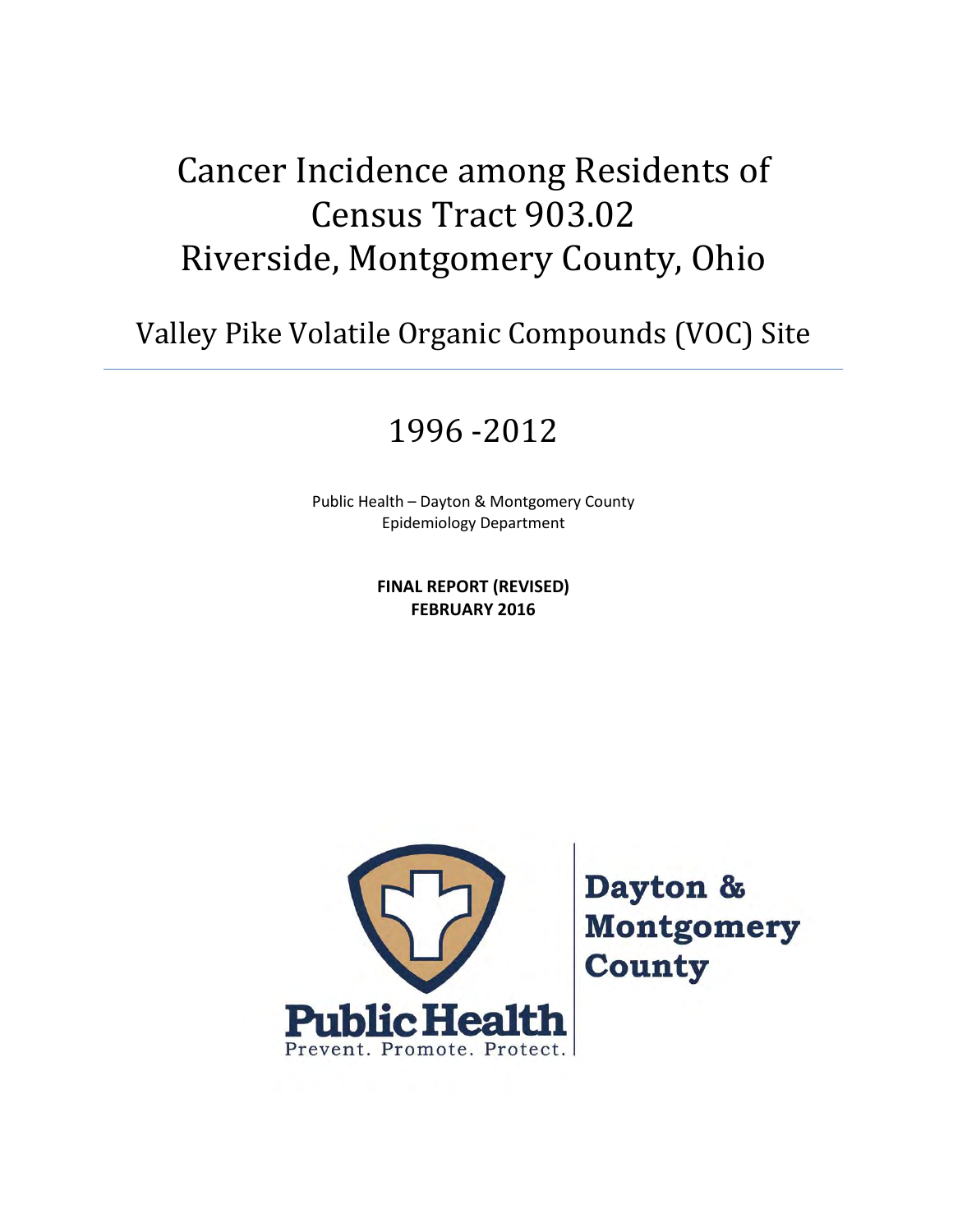#### **INTRODUCTION**

#### **A. Background**

An assessment of the burden of cancer among residents of Census Tract (CT) 903.02 in Riverside, Montgomery County, Ohio was conducted by the Epidemiology Department within Public Health - Dayton & Montgomery County (PHDMC) in response to a request from the PHDMC Environmental Health Division in March 2015. The Environmental Health Division has been working with the Agency for Toxic Substance and Disease Registry (ASTDR) and the U.S. Environmental Protection Agency (U.S. EPA) to conduct a vapor intrusion investigation within homes located in the Valley Pike Volatile Organic Compounds (VOC) Site in Riverside, Ohio. This is a residential neighborhood within CT 903.02.

During a site inspection at Mullins Rubber Products (MRP) in November of 2010, Ohio Environmental Protection Agency (Ohio EPA) noted tetrachloroethylene (PCE) and trichloroethylene (TCE) groundwater contamination. Subsequent inspections found PCE and TCE in both shallow and deep aquifers on the perimeter of MRP and in groundwater underlying a residential area boarding MRP to the west and southwest. In May of 2013, Ohio EPA officially expressed their concerns regarding the risk to human health from indoor air exposure to TCE and PCE contaminated groundwater. The Health Assessment Section of the Ohio Department of Health (ODH), under a Cooperative Agreement with the ASTDR, provided health-based guidance to include sub-slab and indoor air screening levels, cancer risks, and noncancerous health risks for PCE and  $TCE^{1,2}$ 

Initial sampling of groundwater and soil gas within the residential area and sub-slab and indoor air within residential property indicated the contaminants were entering the homes in this area. Based on these preliminary findings, it was determined that a completed pathway of exposure has been established in this neighborhood. A completed pathway of exposure is said to exist when sampling data finds that residents are being exposed to and inhaling air containing contaminants of concern exceeding health-based standards.

Tretrachloroethylene (PCE) is considered "likely to be carcinogenic to humans by all routes of exposure" by the Environmental Protection Agency  $(EPA)^3$  and "probably carcinogenic to humans" by the International Agency for Research on Cancer (IARC).<sup>4</sup> Long-term exposure to PCE might lead to a higher risk of bladder cancer, multiple myeloma, or non-Hodgkin lymphoma. There is strong evidence of cancer risk in animals, but the evidence in humans is limited.<sup>5</sup> Strong evidence supports that long-term exposure to trichloroethlyene (TCE) can cause kidney cancer in humans and some evidence that it can cause liver cancer and non-Hodgkin lymphoma in humans.<sup>6</sup> Both the EPA and IARC have classified TCE as "carcinogenic to humans."<sup>7,4</sup> Chronic exposure to PCE and TCE in contaminated drinking water have been associated with increased levels of leukemia.<sup>8,9</sup>

With a completed pathway of exposure identified and a vapor intrusion investigation underway, PHDMC believed it was important to also conduct a cancer investigation. This assessment included all cancer cases diagnosed among residents of CT 903.02 from 1996-2012 as these years represent the most accurate and complete cancer incidence data available for Ohio.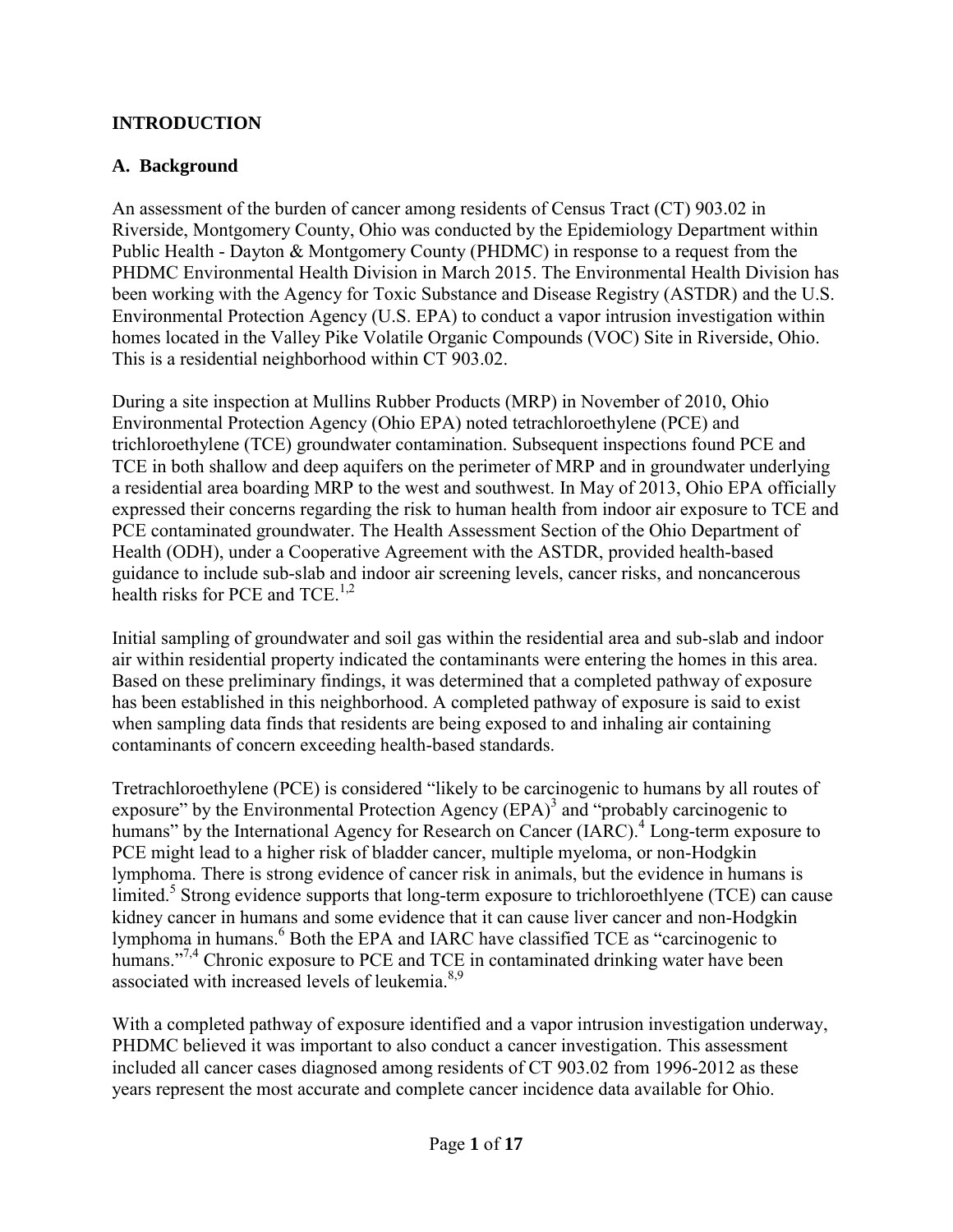### **B. Objectives**

There are four primary objectives for this cancer assessment:

- 1. To determine the number of cancer cases diagnosed among residents of CT 903.02 by site/type of cancer and demographic characteristics for the years 1996-2012
- 2. To compare the number of cancer cases diagnosed among residents of CT 903.02, by site/type of cancer to the number of expected cases based on national incidence rates;
- 3. To compare the number of cancer cases diagnosed among residents of CT 903.02 by site/type of cancer to the number of expected cases based on Ohio and Montgomery County incidence rates; and
- 4. To make recommendations for further action, if necessary.

## **METHODS**

#### **A. Study Population**

The study population was defined as residents of U.S. Census 2010 CTs 903.02, Montgomery County, Ohio (Figure 1).<sup>10</sup> Within this census tract, a vapor intrusion investigation is being conducted in a residential area encompassing 545 properties located to the south of Mullins Rubber Products (2949 Valley Pike, Dayton, OH 45404). The 2010 U.S. Census population count for this census tract was 6,296 with the following demographics: 49 percent male (3,074 residents); 51 percent female (3,222 residents); 85 percent White (5,351 residents); 8 percent Black (503 residents); and 3 percent Asian (203 residents).<sup>11</sup> The population counts by age group, sex, and gender are presented in Table 1.

A "case" was defined as a person diagnosed with invasive cancer while living as aresident of the census tract within the area of study from 1996 to 2012. Cancer cases were identified through the Ohio Cancer Incidence Surveillance System (OCISS).<sup>12</sup> All cancer cases diagnosed among Ohio residents since January 1, 1992, with the exception of basal and squamous cell carcinoma of the skin and cervical cancer *in situ*, are required to be reported to the OCISS.

#### **B. National Comparison Data**

The incidence of cancer within the study population was compared to national cancer incidence rates from the Surveillance Epidemiology and End Results (SEER) Program of the National Cancer Institute.<sup>13</sup> Data were available from SEER 13 region for the entire study period and were therefore used for comparison. The SEER 13 registries are Atlanta, Connecticut, Detroit, Hawaii, Iowa, New Mexico, San Francisco-Oakland, Seattle-Puget Sound, Utah, Los Angeles, San Jose-Monterey, rural Georgia, and the Alaska Native Tumor Registry.

#### **C. Analyses**

Cancer cases were grouped by site/type into 23 categories based on the International Classification of Diseases for Oncology, Third Edition (ICD-O-3) used by the SEER Program (Table 3).<sup>14</sup> These cases will hereafter be referred to as "observed" cases.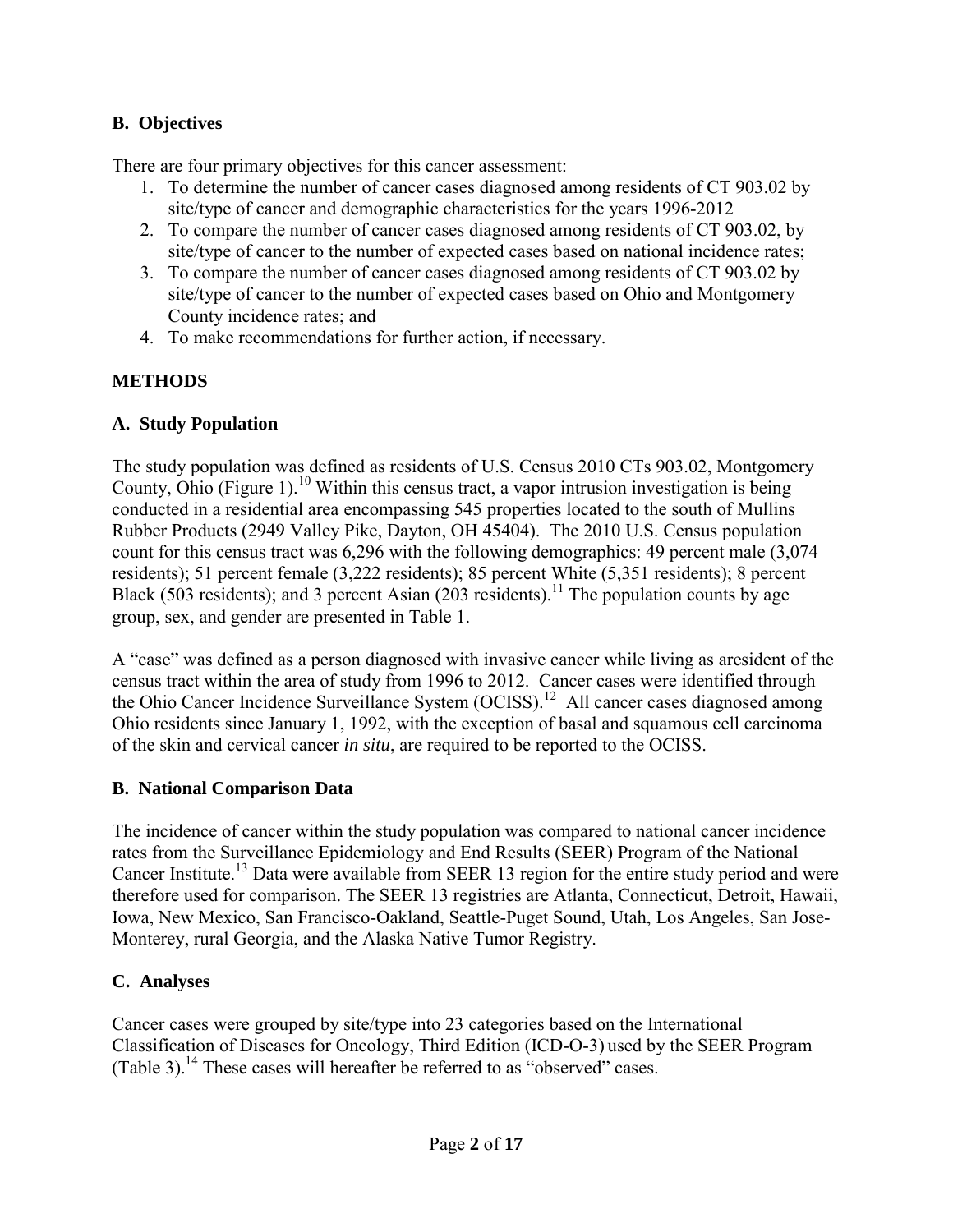The number of cases expected to have been diagnosed from 1996-2012 in CT 903.02 were calculated using the national background cancer incidence rates from the SEER 13 region, generated using SEER\*Stat software.<sup>15</sup> These cases will hereafter be referred to as "expected" cases. The age-specific SEER rates per 100,000 were multiplied by the age-specific population counts of the study area to generate expected numbers for all cancer sites/types combined and for each individual cancer site/type. Additionally, expected numbers of cancer cases were generated using 1996-2012 Ohio and Montgomery County age-specific rates for comparison.<sup>6</sup>

The observed and expected numbers for each cancer site/type were compared using the Standardized Incidence Ratio (SIR), where:

SIR = Observed cases / Expected cases

A SIR greater than one indicates more observed cases than expected, and a SIR less than one indicates fewer observed cases than expected. Statistical significance (hereafter referred to as significance) of the test statistic was determined by calculating 95% confidence intervals (CIs) based on the Poisson distribution using Fisher's Exact Test.<sup>16</sup> If the confidence interval for a given SIR did not include 1.0, the difference between the observed and expected numbers was significant. In other words, the probability that the observed number of cases was significantly greater than the expected due to chance alone was less than five times out of 100 (p-value  $< 0.05$ ).

# **RESULTS**

As shown in Table 2, a total of 495 invasive cancer cases were diagnosed and reported from 1996-2012 among residents of CT 903.02. There were an equal number of cases diagnosed between men (242 cases, 49 percent) and women (253 cases, 51 percent). The majority of cases were diagnosed among Whites (475 cases, 96 percent). This is representative of the demographics of the study area (Table 1). The greatest incidence of cancer cases occurred among residents age 65 to 74 (147 cases, 30 percent) and 55 to 64 (104 cases, 21 percent). The number of cases diagnosed per year from 1996-2012 did not increase or decrease throughout the time period, but showed some small fluctuations. Over the 17 year time period, the average number of invasive cancer cases was 29.1 per year.

The most common cancer site/type in the study area from 1996-2012 was lung and bronchus cancer (132 cases, 27 percent) followed by breast cancer in females (60 cases, 12 percent), prostate cancer (48 cases, 10 percent), and colon and rectum cancer (40 cases, 8 percent). These cancer sites/types are also the most common in Ohio and the United States.<sup>17</sup> The number and percent of invasive cancer cases among residents of CT 903.02 by site/type are presented in Table 3.

# **Comparison to total SEER population**

The observed (O) number of cases was compared to the number of expected (E) cases for all sites/types of cancer combined and for each specific site/type of cancer (Table 4). For all cancer sites/types combined, the 495 observed cases in the study area was not significantly higher than the 482.48 expected cases at the 95% confidence level (SIR=  $1.03$ ;  $95\%$  CI= 0.94-1.12). The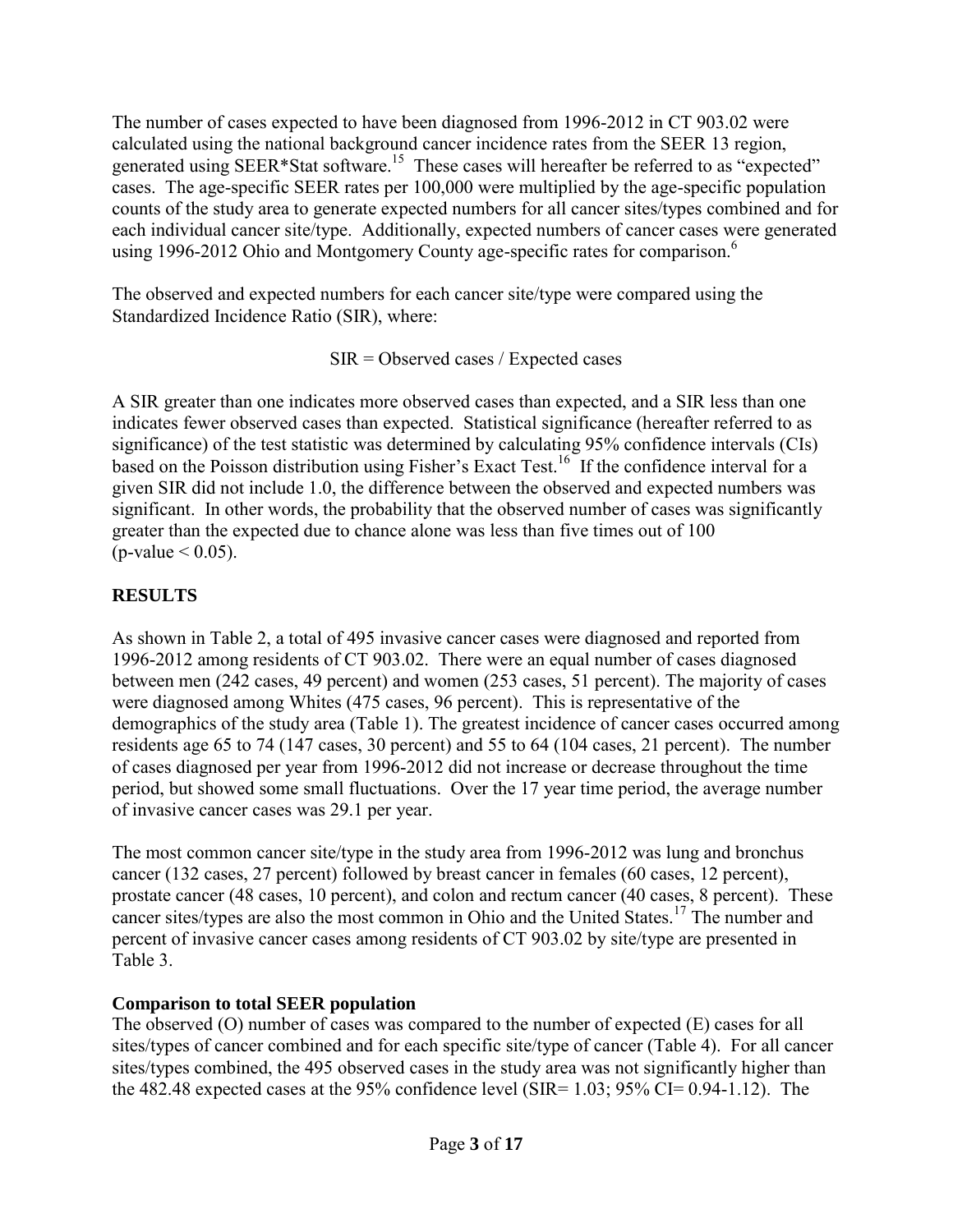comparison of observed to expected for each specific site/type was significantly higher than expected for lung and bronchus cancer (O=132; E=59.92; SIR=2.20; 95% CI=1.84-2.61) and non-Hodgkin lymphoma (O=31; E=20.40; SIR=1.52; 95% CI=1.03-2.16).

In addition to non-Hodgkin lymphoma, TCE and PCE exposure has been associated with bladder cancer, kidney and renal cancer, liver cancer, leukemia, and multiple myeloma. Observed cases of bladder cancer (O=16, E=20.14), multiple myeloma cases (O=6, E=6.18), and kidney and renal pelvis cancer  $(O=13, E=14.06)$  in the study area were less than the expected number of cases. Although the number of liver and intrahepatic bile duct cancer ( $O=9$ ;  $E=7.90$ ;  $SIR=1.14$ ; 95% CI=0.52-1.97) and leukemia (O=17, E=13.34; SIR=1.27; 95% CI=0.74-2.04) were higher than the expected count, the number of cases was within the expected range (i.e., the confidence interval included one, which indicates no significant difference between the observed and expected).

#### **Comparison to Ohio and Montgomery County**

For additional comparisons, the observed numbers of lung and bronchus cancer and non-Hodgkin lymphoma cases were compared to the expected number of these cancers in Montgomery County and the state of Ohio. Expected numbers of cases were generated using 1996-2012 age-specific rates for Ohio and Montgomery County (Table 5). The number of lung and bronchus cases (O=132) in CT 903.02 was significantly higher than the expected number cases in both Montgomery County (E=84.08; SIR 1.57; 95% CI 1.31-1.86) and the state of Ohio  $(E=78.25; SIR 1.69; 95\% CI 1.41-2.00)$ . Similarly, the number of observed cases of non-Hodgkin lymphoma  $(O=31)$  was significantly higher than the expected number of cases in Montgomery County (E=19.80; SIR 1.57; 95% CI 1.06-2.22) and in Ohio (E=19.90; SIR 1.66; 95% CI 1.14-2.33).

#### **Lung and Bronchus Cancer and Non-Hodgkin Lymphoma**

To further analyze the observed cases of non-Hodgkin lymphoma and lung and bronchus cancer in the CT 903.02, Table 6 presents the demographic characteristics of these cases.

#### Lung and bronchus cancer

Of the 132 lung and bronchus cancer cases reported from 1996 to 2012, more cases were diagnosed among males (76 cases, 58 percent) than females (56 cases, 42 percent). All but three of the cases were diagnosed in White residents (129 cases, 98 percent). The remaining three were diagnosed in Black residents (2 percent). This is representative of the population demographics (Table 1). The highest percentage of cases occurred in the 65 to 74 year old age group (44 cases, 37 percent) and the 55 to 64 year old age group (34 cases, 28 percent). The average age at diagnosis was 64.9. Table 7 presents the tobacco history of cancer patients for all sites/types and for lung and bronchus cancers from 1996 to 2008. The majority of those diagnosed with lung and bronchus cancer used tobacco (58 percent) or were former smokers (18 percent). Tobacco history was unknown or unreported for 21 percent of the cases; thus, the prevalence of tobacco use in the area is likely to be even higher.

#### Non-Hodgkin lymphoma

A total of 31 cases of non-Hodgkin lymphoma were reported from 1996 to 2012. There were more males (22 cases, 71 percent) diagnosed than females (9 cases, 29 percent). One case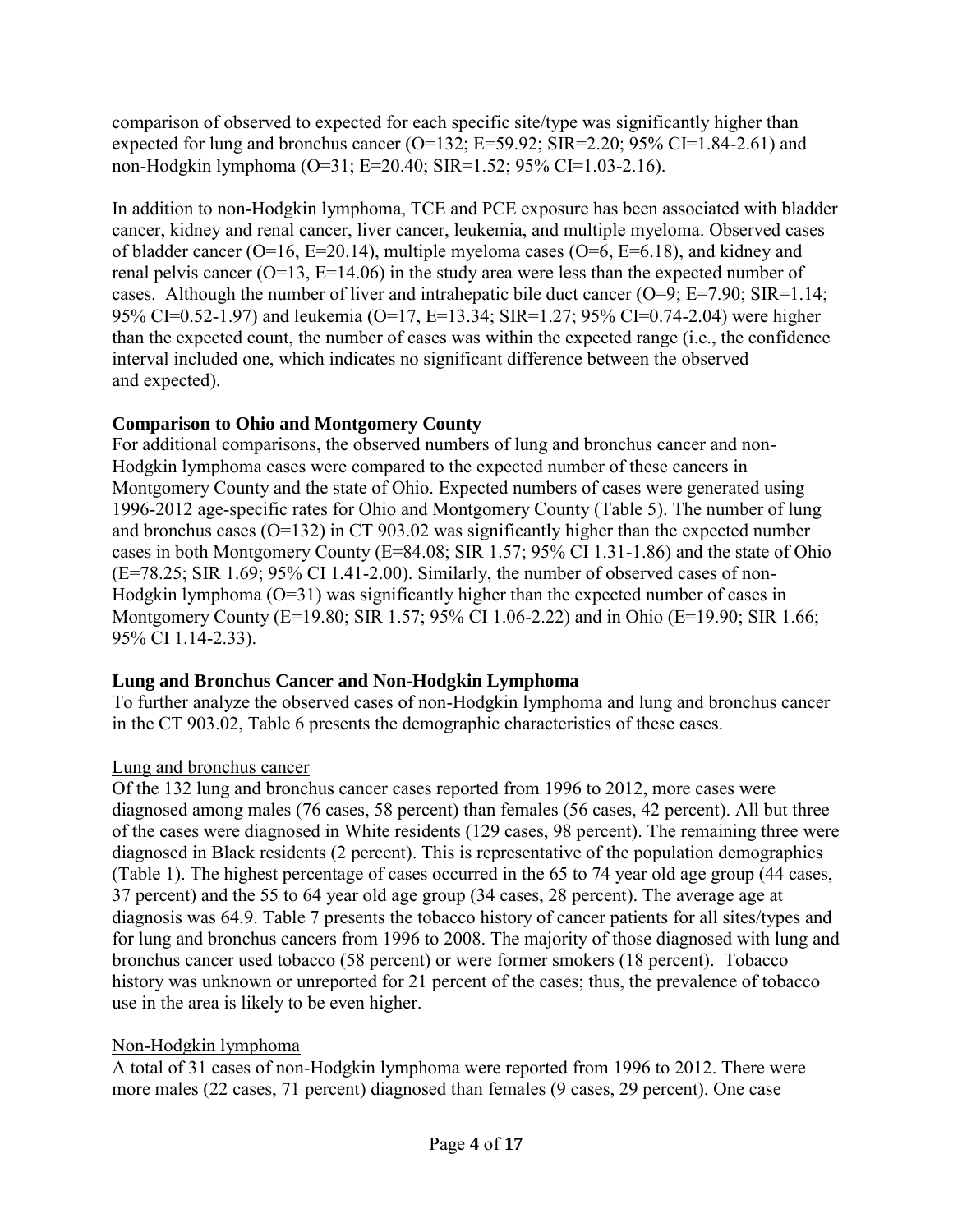occurred in a Black resident (1 case, 3 percent). The other cases occurred in White residents (30 cases, 97 percent). The majority of cases were diagnosed between the ages of 75 to 84 years (8 cases, 24 percent). The average age at diagnosis was 65.1.

# **DISCUSSION**

This assessment of the community's cancer burden is a complex task due to the small size of the study population and the instability in case counts over time. The number of cancer cases included in this assessment may be slightly underestimated due to incomplete case reporting to the OCISS. The estimated completeness of reporting for Montgomery County the years 1996- 2012 is 94 percent which suggests that case reporting for CT 903.02 is reasonably complete for this time period.

The use of SEER population for generating expected numbers of cases is a standard practice for community assessments. The SEER national background rates are based on relatively complete reports of large number of cases from a large population that are relatively stable and are convenient to use for such analyses. Although the SEER data are collected for a national sample consisting of six states; six metropolitan areas; and one rural area, they may not be similar to the study area in terms of race, socioeconomic status, access to care, and other factors. In light of this, the study population was also compared to the state of Ohio and Montgomery County.

Community cancer assessments are also difficult due to inaccurate classification of the primary residence. A residence is classified by the address at diagnosis, which may not be the person's primary residence throughout their lifetime. History of residence is not collected by the OCISS and thus cannot be accounted for in this assessment. Individuals who worked at the Mullins Rubber Products but lived outside the study area were also not identified in this assessment.

Adding to the complexity of cancer assessments is the fact that, each cancer site/type differs in respect to risk factors, latency, course of disease, and probability of survival. The cancer sites/types found to be significantly higher than expected in CT 903.02 are lung and bronchus cancer and non-Hodgkin lymphoma.

Lung and bronchus cancer – The primary risk factor for lung and bronchus cancer is tobacco smoking (cigarette, cigar, and pipe smoking). Ninety percent of lung and bronchus cancer are caused by smoking. Other risk factors include secondhand smoke, family history, and environmental exposures to radon, air pollution, asbestos, and arsenic.<sup>18</sup>

Non-Hodgkin lymphoma- There are three main types of blood cancers; leukemia, lymphoma, and myeloma. Lymphomas account for about half of the blood cancers that occur each year. Lymphomas affect specialized white blood cells, lymphocytes, which work with other cells in the immune system to fight infections. As cancerous lymphocytes cells multiply, they collect in the lymph nodes and impair the immune system.<sup>19</sup> Lymphomas are divided into two categories: non-Hodgkin lymphoma and Hodgkin lymphoma. Approximately 85 percent of all malignant lymphomas are non-Hodgkin lymphomas. There are several distant subtypes of non-Hodgkin lymphoma and a patient's treatment and prognosis varies depending on the characteristics of their subtype. $20$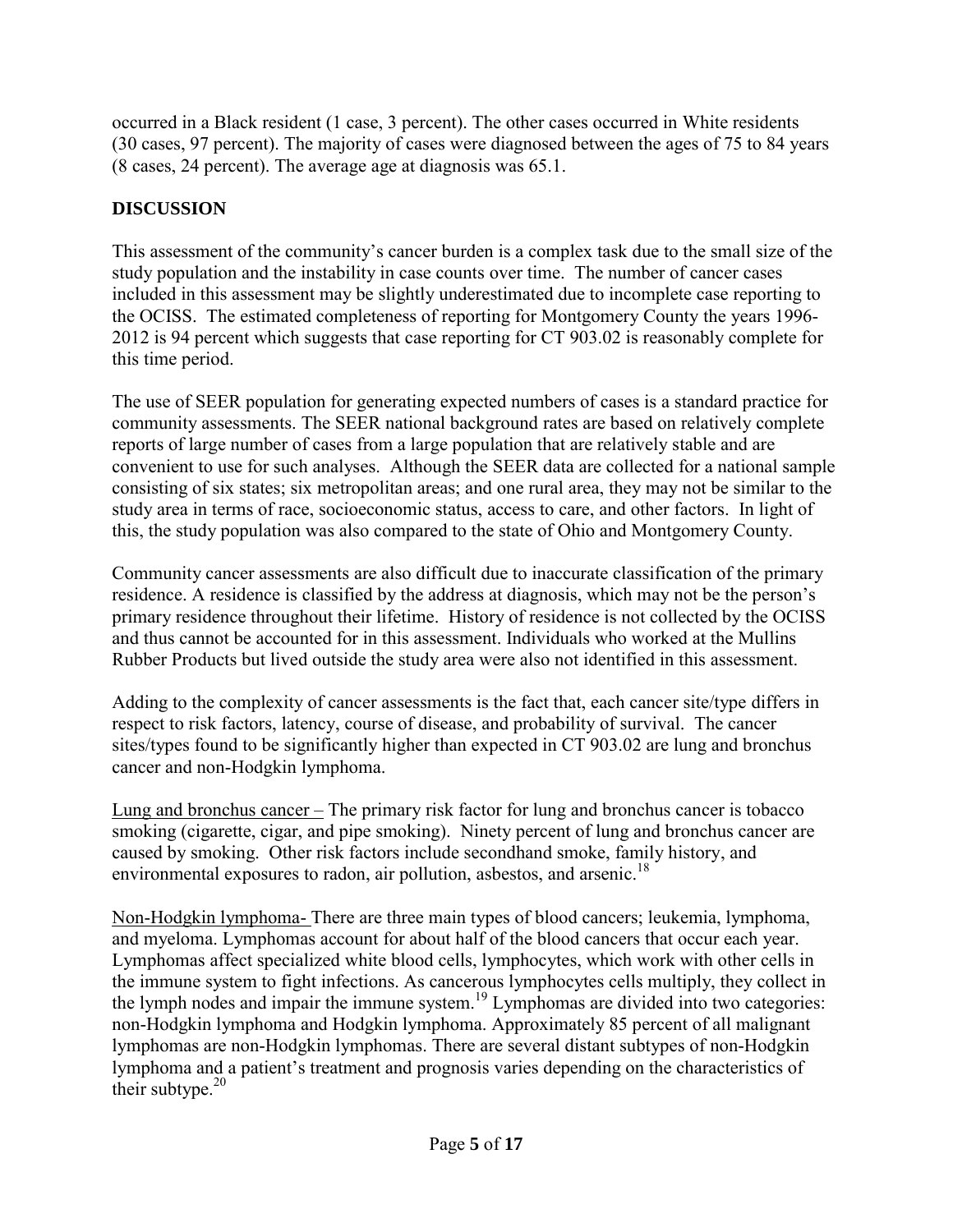While there is no known single cause of non-Hodgkin lymphoma, there are several risk factors that may contribute to a person's risk of developing non-Hodgkin lymphoma. Risk factors include: $^{21}$ 

- Age more common in people older than 60 years of age
- Sex more common in men compared to women
- Race more common in Whites compared to Blacks and Asians
- Previous exposure to radiation or some chemotherapy drugs
- Exposure to chemicals such as pesticides, fertilizers, or organic solvents
- Use of immunosuppressant drugs following organ transplant surgery
- Infections such as human immunodeficiency virus (HIV), Epstein-Barr virus, Helicobacter pylori (H. pylori) and Human T-lymphottropic virus
- Autoimmune disease such as Sjögren's syndrome, lupus, or rheumatoid arthritis
- Inherited immune deficiency syndromes such as Louis-Barr syndrome and Wiskott-Aldrich syndrome

#### **CONCLUSION**

The assessment of cancer among residents of CT 903.02 revealed higher than expected number of lung and bronchus cancer and non-Hodgkin lymphoma. Not only is smoking tobacco the primary cause of lung and bronchus cancer, it also can cause cancer in a number of other body organs to include the larynx, mouth, throat, esophagus, colon and rectum, bladder, kidney, pancreas, cervix and stomach.<sup>22</sup> By making healthier lifestyle choices, the risk of developing lung and bronchus cancer can be lowered.

Although non-Hodgkin lymphoma is related to the chemicals of concern, there are other risk factors attributed to the occurrence of non-Hodgkin lymphoma. Therefore, it is not possible to determine if this particular exposure is associated with these cancer cases. Additionally, the number of cases of non-Hodgkin lymphoma cases reported during the study period is small which increases the likelihood that these results could have occurred by chance alone.

The exact cause of each case of cancer cannot be determined from this assessment due to the lack of case information on each patient's history of environmental exposures, length of residence within the census tract, their health behaviors, and other cancer-related risk factors, but PHDMC will continue to monitor non-Hodgkin lymphoma incidence rates in CT 903.02. Additionally, a contractor with U.S. EPA will complete the sampling of residences and the installation of vapor abatement systems in the structures that require them.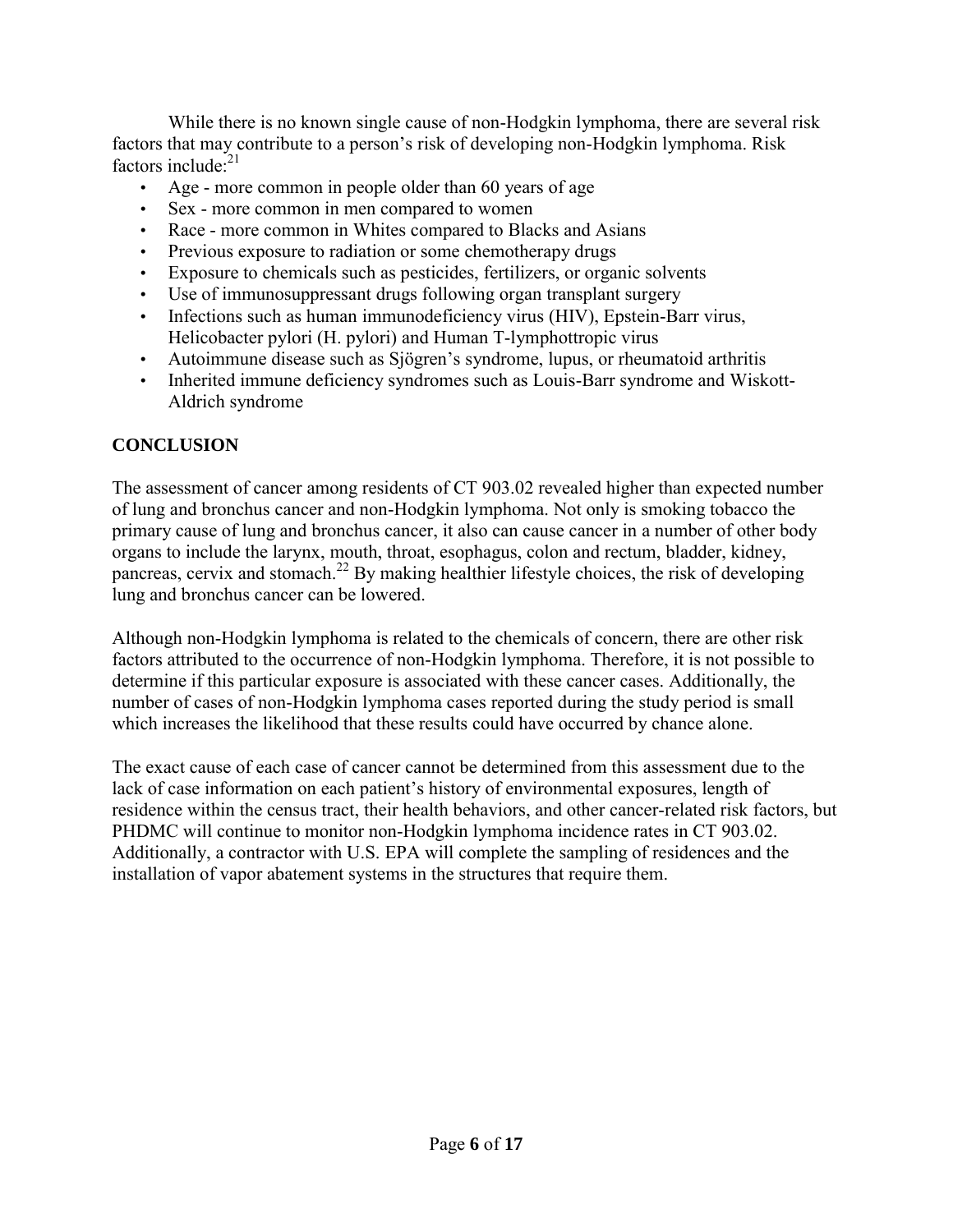#### **REFERENCES**

<sup>1</sup> Ohio Department of Health, Health Assessment Section. September 4, 2013. Letter of Health Consultation, Vapor Intrusion Data Evaluation, Valley Pike VOC Site.

<sup>2</sup> Ohio Department of Health, Health Assessment Section, October 29, 2014. Health Consultation, Valley Pike VOC Site.

3 Environmental Protection Agency (EPA). 2012 *Tetrachloroethylene (Perchloroethylene).* Technology Transfer Network: http://www.epa.gov/airtoxics/hlthef/tet-ethy.html

<sup>4</sup> International Agency for Research on Cancer (IARC). 2006. *IARC Monographs on the Evaluation of Carcinogenic Risks to Humans: Preamble.* http://monographs.iarc.fr/ENG/Preamble/CurrentPreamble.pdf

<sup>5</sup>Agency for Toxic Substance and Disease Registry (ASTDR). 2014. *Toxicological Profile for Tetrachloroethylene (DRAFT).* U.S. Public Service, U.S. Department of Health and Human Services. http://www.atsdr.cdc.gov/toxprofiles/tp18.pdf

<sup>6</sup>Agency for Toxic Substance and Disease Registry (ASTDR). 2014. *Toxicological Profile for Trichloroethylene (DRAFT)*. U.S. Public Service, U.S. Department of Health and Human Services. http://www.atsdr.cdc.gov/toxprofiles/tp19.pdf

<sup>7</sup>Environmental Protection Agency (EPA). 2011. *Trichloroethylene: Carcinogenicity Assessment for Lifetime Exposure*. Integrated Risk Information System: http://www.epa.gov/iris/subst/0199.htm#woe

<sup>8</sup>Lagakos S, Wesson BJ, Zelen M. 1986. An Analysis of Contaminated Well Water and Health Effects in Woburn, Massachusetts. Journal of the American Statistical Association. v. 81, p; 583- 896.

 $^{9}$ Fagliano J, Berry M, Bove F, Burke T. 1990 Drinking Water Contamination and the Incidence of Leukemia: An Ecologic Study. American Journal of Public Health. v. 80, p. 1209-1212.

 $10$  ESRI ArcMap 10.3. Redlands, CA: 2015.

<sup>11</sup> U.S. Census Bureau. 2010. American FactFinder. Washington, D.C.

<sup>12</sup> Ohio Cancer Incidence Surveillance System, Ohio Department of Health, 1996-2012 data.

 $^{13}$  Surveillance, Epidemiology, and End Results (SEER) Program (www.seer.cancer.gov) SEER\*Stat Database: Incidence - SEER 13 Regs Research Data, Nov 2014 Sub (1992-2012) <Katrina/Rita Population Adjustment> - Linked To County Attributes - Total U.S., 1969-2013 Counties, National Cancer Institute, DCCPS, Surveillance Research Program, Surveillance Systems Branch, released April 2015, based on the November 2014 submission.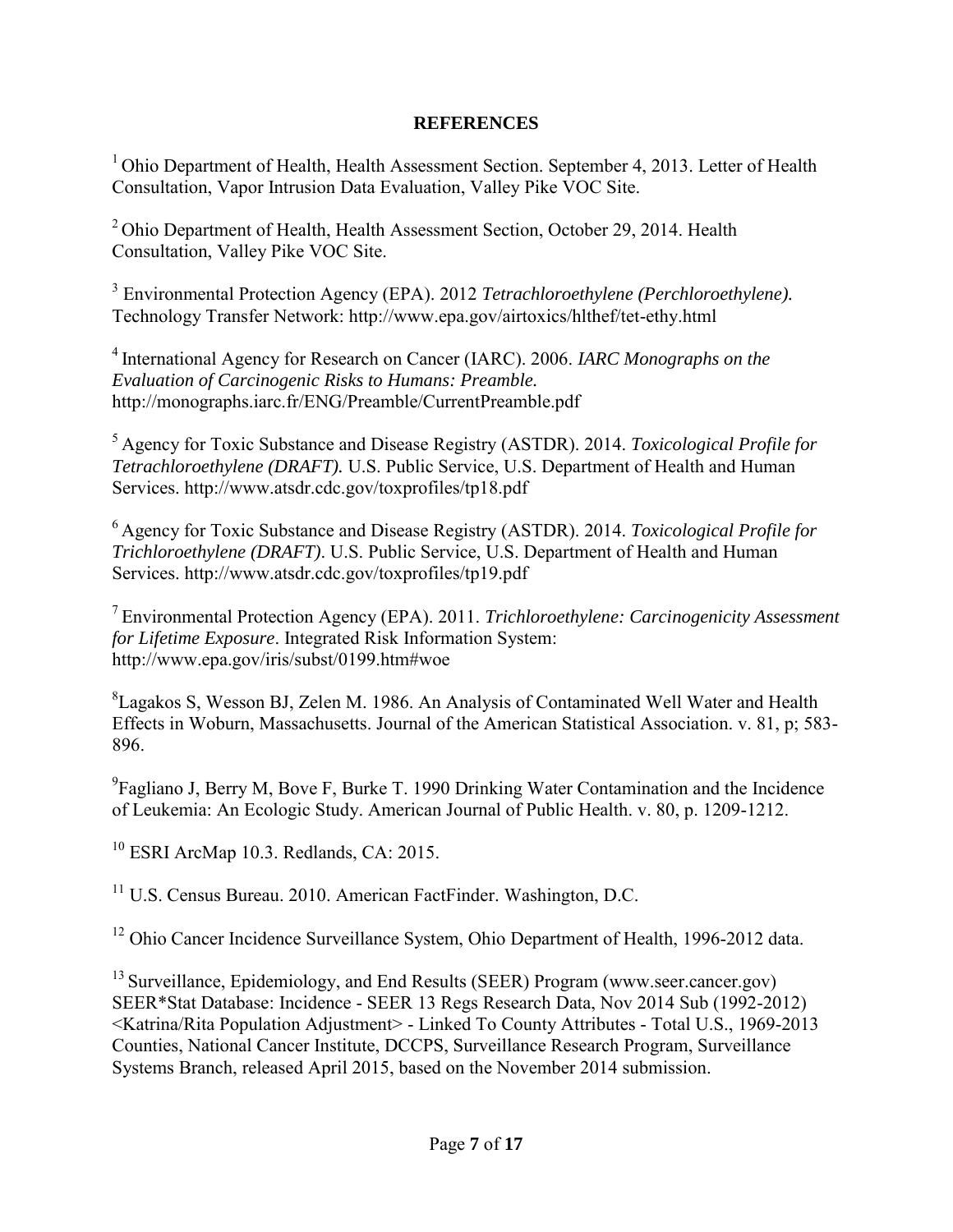<sup>14</sup> International Classification of Diseases for Oncology, Third Edition. World Health Organization, Geneva, Switzerland, 2000.

<sup>15</sup> Surveillance Research Program, National Cancer Institute SEER\*Stat software (seer.cancer.gov/seerstat) version <Version 8.2.1>.

<sup>16</sup> Dean AG, Sullivan KM, Soe MM. OpenEpi: Open Source Epidemiologic Statistics for Public Health, Version. www.OpenEpi.com, updated 9/22/2014, accessed 3/30/2015.

<sup>17</sup> American Cancer Society East Central Division, Ohio Department of Health, The Ohio State University. *Ohio Cancer Facts & Figures 2010*. Columbus, Ohio: American Cancer Society; 2010.

<sup>18</sup> Centers for Disease Control and Prevention. 2014. *What are the Risk Factors of Lung Cancer?*  Center for Disease Control and Prevention. http://www.cdc.gov/cancer/lung/basic\_info/risk\_factors.htm

<sup>19</sup> American Society of Hematology. 2015. *Blood Cancers*. http://www.hematology.org/Patients/Cancers/

<sup>20</sup> Lymphoma Research Foundation. 2012. *Understanding Non-Hodgkin Lymphoma: A Guide for Patients, Survivors, and Loved Ones,* 4<sup>th</sup> ed.

<sup>21</sup> Leukemia Society. 2013. *Non-Hodgkin Lymphoma.* http://www.lls.org/content/nationalcontent/resourcecenter/freeeducationmaterials/lymphoma/pdf/ nhl.pdf

<sup>22</sup> U.S. Department of Health and Human Services. 2014. *The Health Consequences of Smoking - 50 Years of Progress: A Report of the Surgeon General.* http://www.cdc.gov/tobacco/data\_statistics/sgr/50th-anniversary/index.htm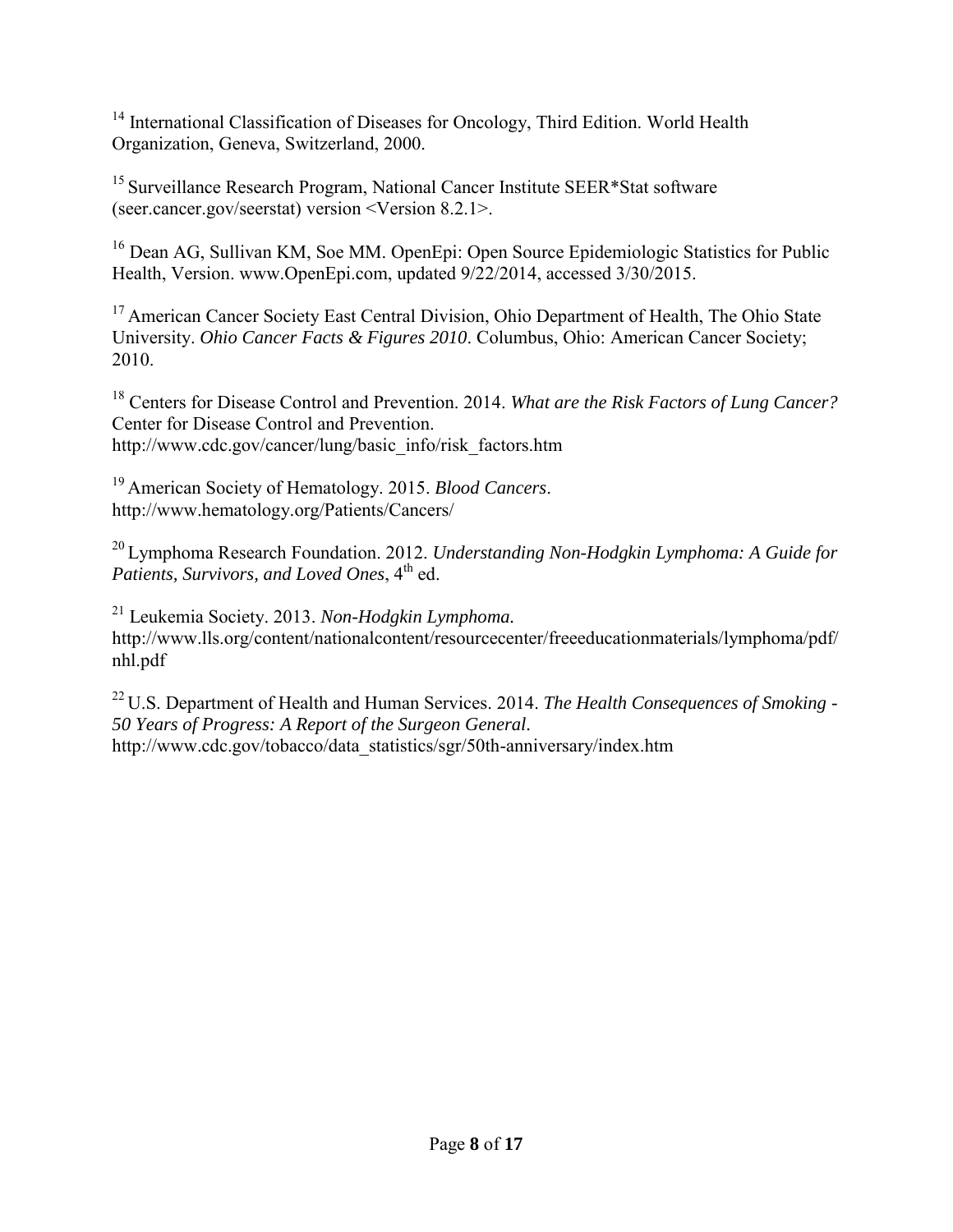

Figure 1. Map of Study Area (Census Tract 903.02) in Riverside, Montgomery County as defined by the U.S. Census Bureau,  $2010<sup>1</sup>$ 

<sup>1</sup>Source: Census 2010 TIGER/Line Files, U.S. Census Bureau-Washington D.C.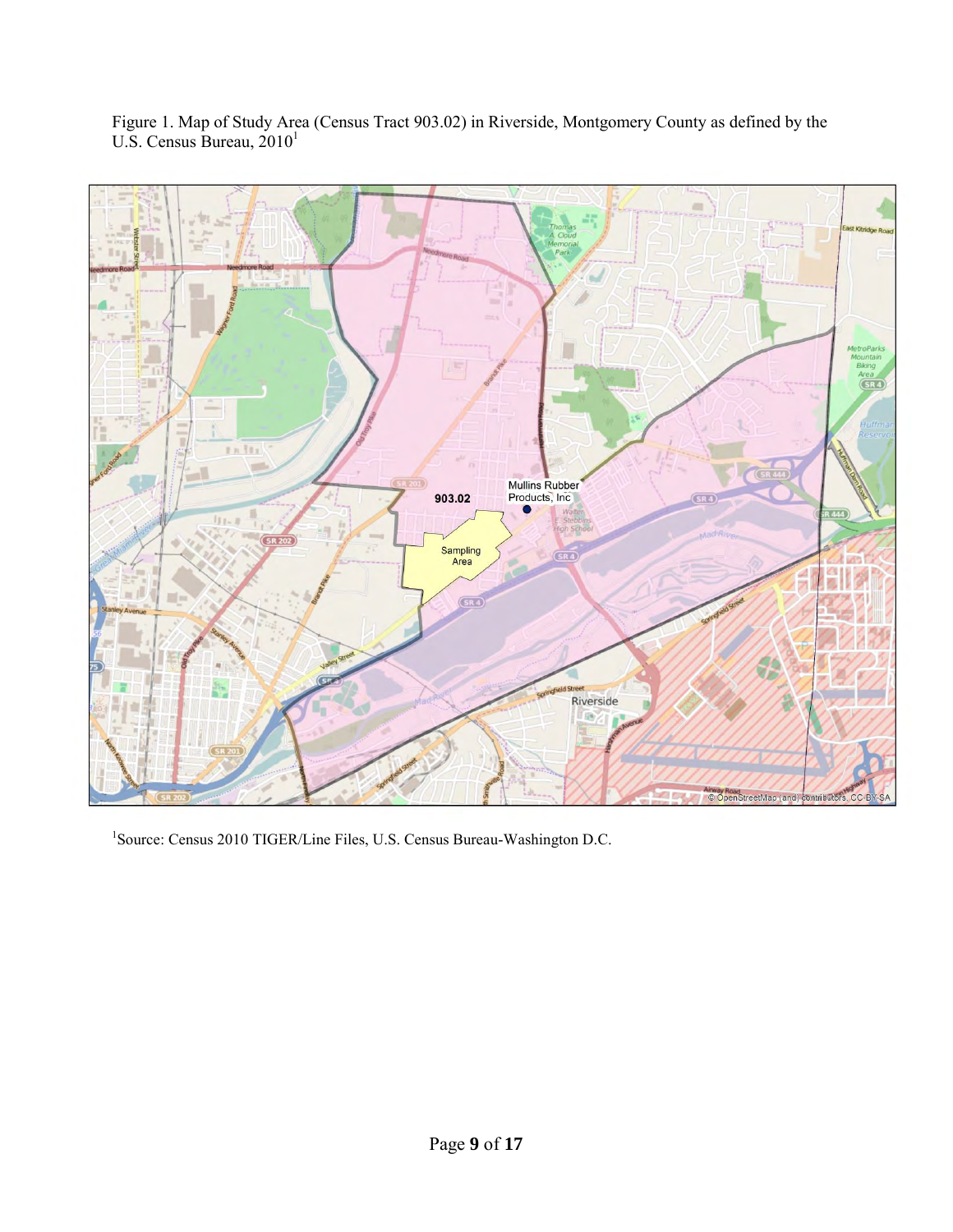| <b>Demographic Characteristics</b> | <b>Number</b> | Percent |
|------------------------------------|---------------|---------|
| Population                         | 6,296         |         |
| Sex                                |               |         |
| Male                               | 3,074         | 49%     |
| Female                             | 3,222         | 51%     |
| Race                               |               |         |
| White                              | 5,351         | 85%     |
| <b>Black</b>                       | 503           | 8%      |
| Asian                              | 203           | 3%      |
| <b>Other Race</b>                  | 239           | 4%      |
| Age                                |               |         |
| Under 5                            | 437           | 7%      |
| 5 to 14                            | 887           | 14%     |
| 15 to 19                           | 479           | 8%      |
| 20 to 24                           | 378           | 6%      |
| 25 to 34                           | 815           | 13%     |
| 35 to 44                           | 906           | 14%     |
| 45 to 54                           | 877           | 14%     |
| 55 to 64                           | 765           | 12%     |
| 65 to 74                           | 450           | 7%      |
| 75 to 84                           | 227           | 4%      |
| $85+$                              | 75            | 1%      |

Table 1. Demographics of CT 903.02<sup>1</sup>

<sup>1</sup> Source: U.S. Census, 2010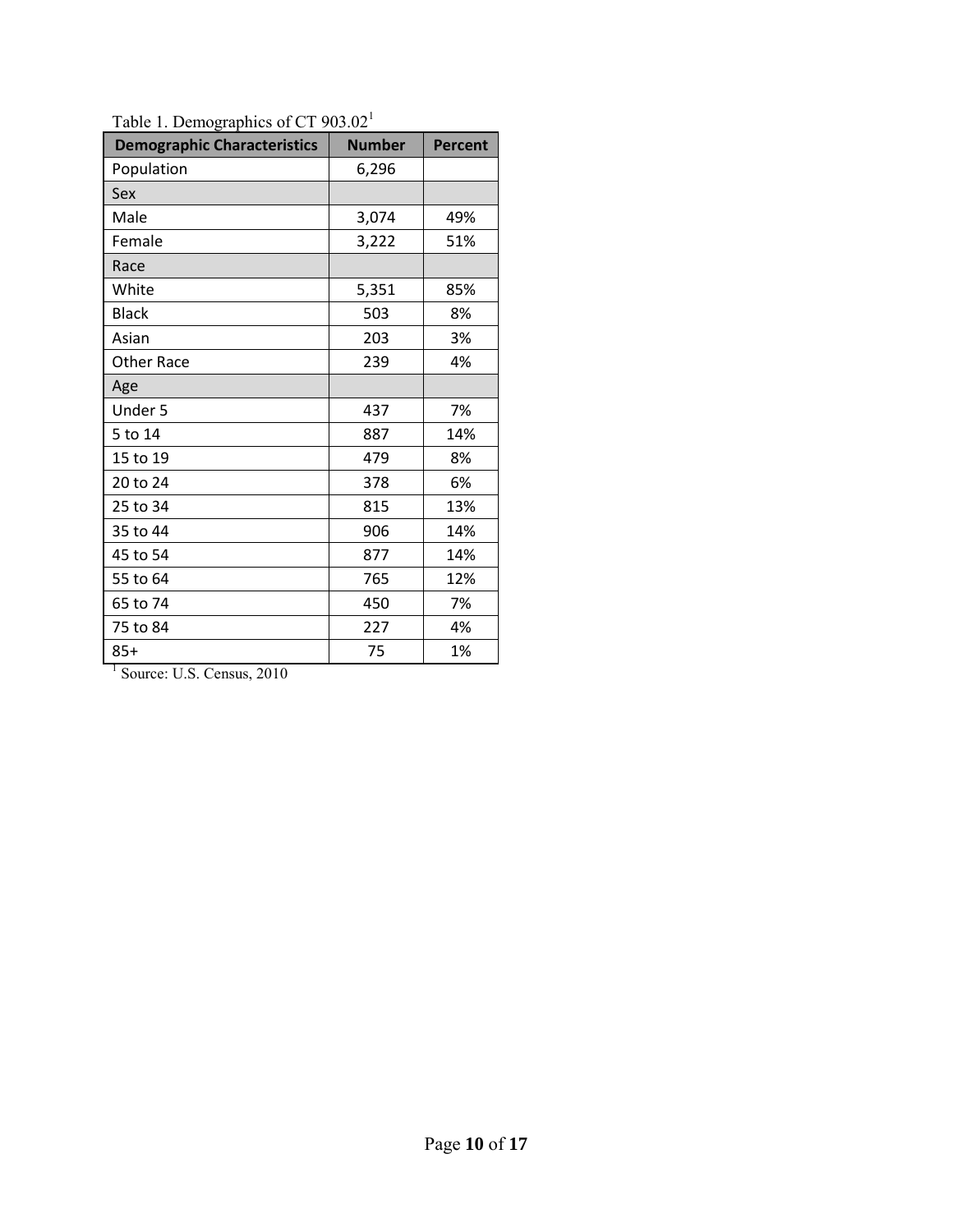| <b>Demographic Characteristics</b> | <b>Cases</b>   | <b>Percent</b> |
|------------------------------------|----------------|----------------|
| Total                              | 495            | 100%           |
| Sex                                |                |                |
| Male                               | 242            | 49%            |
| Female                             | 253            | 51%            |
| Race                               |                |                |
| White                              | 475            | 96%            |
| <b>Black</b>                       | 10             | 2%             |
| Other/Unknown                      | 10             | 2%             |
| Age                                |                |                |
| Under 5                            | 1              | 0%             |
| 5 to 14                            | $\overline{2}$ | 0%             |
| 15 to 19                           | $\mathbf{1}$   | 0%             |
| 20 to 24                           | 5              | 1%             |
| 25 to 34                           | 6              | 1%             |
| 35 to 44                           | 30             | 6%             |
| 45 to 54                           | 75             | 15%            |
| 55 to 64                           | 104            | 21%            |
| 65 to 74                           | 147            | 30%            |
| 75 to 84                           | 95             | 19%            |
| $85+$                              | 29             | 6%             |
| <b>Year of Diagnosis</b>           |                |                |
| 1996                               | 36             | 7%             |
| 1997                               | 30             | 6%             |
| 1998                               | 24             | 5%             |
| 1999                               | 26             | 5%             |
| 2000                               | 18             | 4%             |
| 2001                               | 25             | 5%             |
| 2002                               | 24             | 5%             |
| 2003                               | 26             | 5%             |
| 2004                               | 22             | 4%             |
| 2005                               | 36             | 7%             |
| 2006                               | 39             | 8%             |
| 2007                               | 29             | 6%             |
| 2008                               | 37             | 7%             |
| 2009                               | 27             | 5%             |
| 2010                               | 30             | 6%             |
| 2011                               | 26             | 5%             |
| 2012                               | 40             | 8%             |

Table 2. Number and Percent Invasive Cancer Cases, by Sex, Race, Age Group, and Year of Diagnosis, among Residents of CT 903.02, 1996-2012<sup>1</sup>

2012<br><sup>1</sup> Source: Ohio Cancer Incidence Surveillance System, Ohio Department of Health, April 2015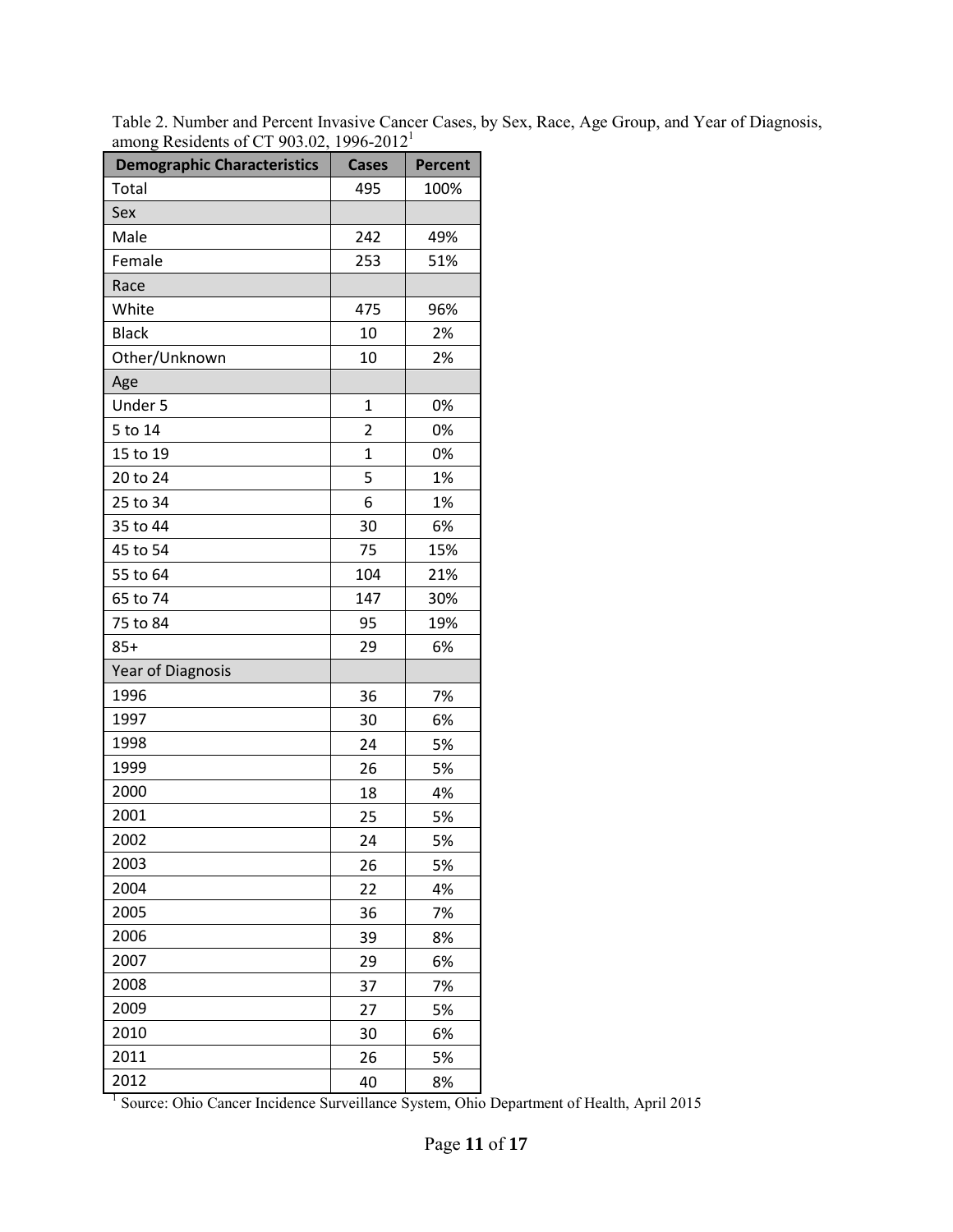| <b>Cancer Site/Type</b>          | <b>Cases</b>   | <b>Percent</b> |
|----------------------------------|----------------|----------------|
| All Cancer Sites/Types           | 495            | 100%           |
| Lung and Bronchus                | 132            | 27%            |
| Breast (female)                  | 60             | 12%            |
| Prostate                         | 48             | 10%            |
| <b>Colon and Rectum</b>          | 40             | 8%             |
| Other Sites/Types <sup>2</sup>   | 34             | 7%             |
| Non-Hodgkin Lymphoma             | 31             | 6%             |
| Melanoma of Skin                 | 19             | 4%             |
| Leukemia                         | 17             | 3%             |
| Bladder                          | 16             | 3%             |
| Oral Cavity and Pharynx          | 13             | 3%             |
| Kidney and Renal Pelvis          | 13             | 3%             |
| Pancreas                         | 11             | 2%             |
| <b>Uterus</b>                    | 10             | 2%             |
| Liver and Intrahepatic Bile Duct | 9              | 2%             |
| Multiple Myeloma                 | 6              | 1%             |
| Ovary                            | 6              | 1%             |
| Brain and Other CNS <sup>3</sup> | 6              | 1%             |
| Cervix                           | 6              | 1%             |
| Stomach                          | 5              | 1%             |
| Thyroid                          | 4              | 1%             |
| Esophagus                        | 4              | 1%             |
| Larynx                           | 3              | 1%             |
| Hodgkin Lymphoma                 | $\overline{2}$ | 0%             |
| <b>Testis</b>                    | 0              | 0%             |

Table 3. Number and Percent Invasive Cancer Cases by Site/Type among Residents of CT 903.02,  $1996 - 2012<sup>1</sup>$ 

Testis<br><sup>1</sup> Source: Ohio Cancer Incidence Surveillance, Ohio Department of Health, April 2015

<sup>2</sup> Other Sites/Types consists of the following cancers: unspecified (16 cases), vagina (3 cases), urinary tract (2 cases), anus (2 cases), bone marrow (2 cases), biliary tract (1 case), gall bladder (1 case), connective tissue (1 case), nasal cavity (1 case), genital tract - female (1 case), pelvis (1 case), vulva (1 case) and adrenal gland (1 case)  ${}^{3}C$ NS = Central Nervous System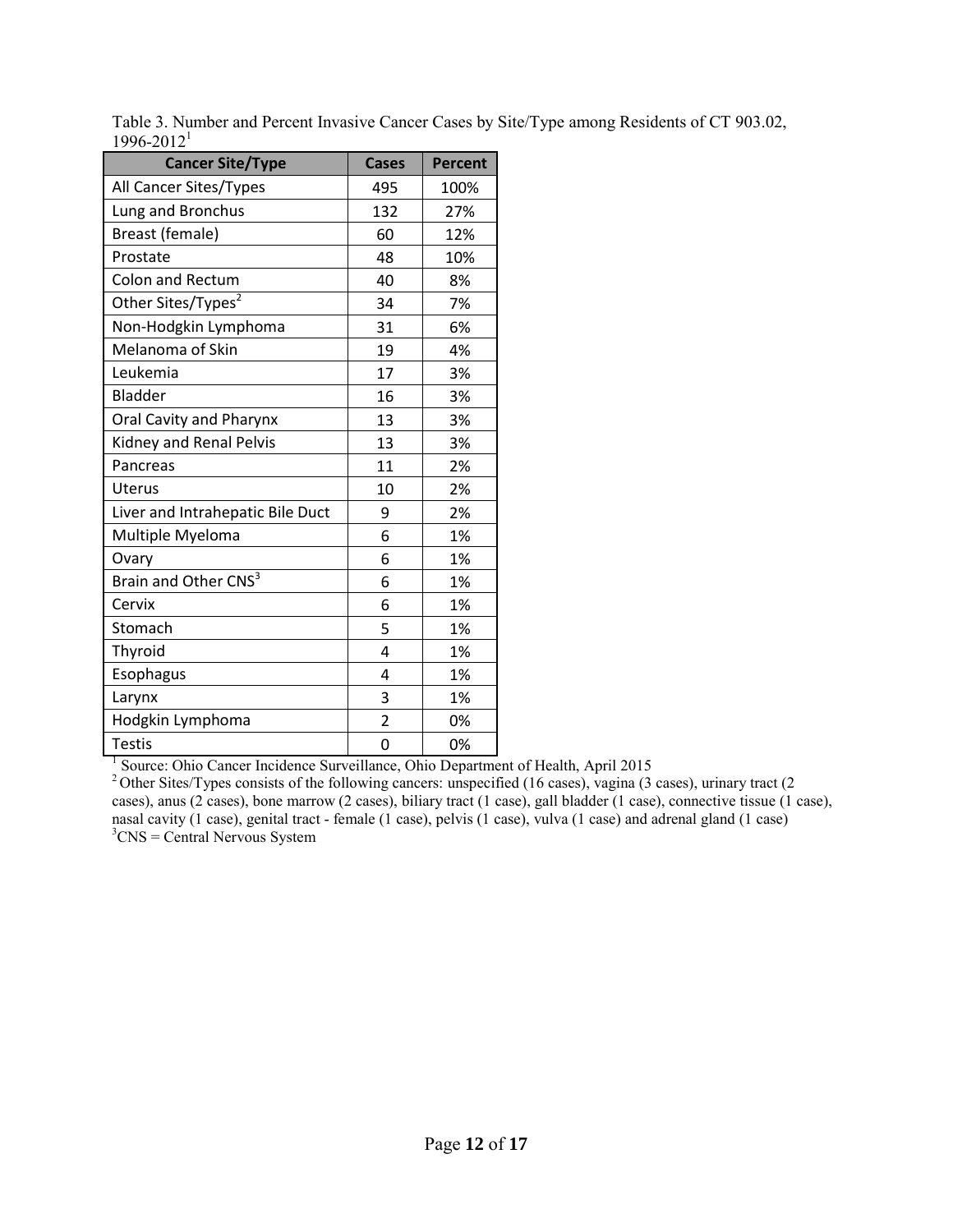| <b>Cancer Site/Type</b>          | <b>Observed</b><br><b>Cases</b> | <b>Expected</b><br><b>Cases</b> | <b>SIR</b> | 95% CI           |
|----------------------------------|---------------------------------|---------------------------------|------------|------------------|
| All Sites/Types                  | 497                             | 482.48                          | 1.03       | (0.94, 1.12)     |
| Lung and Bronchus                | 132                             | 59.92                           | 2.20       | $(1.84, 2.61)^*$ |
| Breast (female)                  | 60                              | 70.06                           | 0.86       | (0.65, 1.10)     |
| Prostate                         | 48                              | 70.03                           | 0.69       | (0.51, 0.91)     |
| <b>Colon and Rectum</b>          | 40                              | 47.87                           | 0.84       | (0.60, 1.14)     |
| Other Sites/Types                | 34                              | <b>NA</b>                       | <b>NA</b>  | <b>NA</b>        |
| Non-Hodgkin Lymphoma             | 31                              | 20.40                           | 1.52       | $(1.03, 2.16)^*$ |
| Melanoma of Skin                 | 19                              | 20.03                           | 0.95       | (0.57, 1.48)     |
| Leukemia                         | 17                              | 13.34                           | 1.27       | (0.74, 2.04)     |
| Bladder                          | 16                              | 20.14                           | 0.79       | (0.45, 1.29)     |
| Oral Cavity and Pharynx          | 13                              | 14.06                           | 0.92       | (0.49, 1.58)     |
| Kidney and Renal Pelvis          | 13                              | 11.34                           | 1.15       | (0.61, 1.96)     |
| Pancreas                         | 11                              | 11.76                           | 0.94       | (0.47, 1.67)     |
| <b>Uterus</b>                    | 10                              | 13.97                           | 0.72       | (0.34, 1.32)     |
| Liver and Intrahepatic Bile Duct | 9                               | 7.90                            | 1.14       | (0.52, 2.16)     |
| Multiple Myeloma                 | 6                               | 6.73                            | 0.89       | (0.33, 1.97)     |
| Ovary                            | 6                               | 4.26                            | 1.41       | (0.52, 3.07)     |
| Brain and Other CNS <sup>4</sup> | 6                               | 6.18                            | 0.97       | (0.36, 2.11)     |
| Cervix                           | 6                               | 7.17                            | 0.84       | (0.31, 1.82)     |
| Stomach                          | 5                               | 8.39                            | 0.60       | (0.22, 1.39)     |
| Thyroid                          | 4                               | 4.60                            | 0.87       | (0.24, 2.23)     |
| Esophagus                        | 4                               | 11.03                           | 0.36       | (0.10, 0.93)     |
| Larynx                           | 3                               | 3.57                            | 0.84       | (0.17, 2.46)     |
| Hodgkin Lymphoma                 | $\overline{2}$                  | 2.85                            | 0.70       | (0.08, 2.54)     |
| <b>Testis</b>                    | $\mathbf 0$                     | <b>NA</b>                       | <b>NA</b>  | <b>NA</b>        |

Table 4. Number of Observed and Expected Invasive Cancer Cases, Standardized Incidence Ratios (SIR) and 95% Confidence Intervals (CI), by Cancer Site/Type, among Residents of CT 903.02, 1996-2012<sup>1,2,3</sup>

<sup>1</sup>Source: Ohio Cancer Incidence Surveillance System, Ohio Department of Health, April 2015.

<sup>2</sup>Expected numbers of cases were calculated using the Surveillance, Epidemiology and End Results (SEER) Program U.S. age-specific cancer incidence rates for 1996-2012, SEER 13 Registries public-use data file, National Cancer Institute, 2015.

<sup>3</sup>95% confidence intervals were calculated based on a Poisson distribution using Fisher's Exact Test.

 $4$  CNS = Central Nervous System

\* A significantly higher than expected number of cancer cases were diagnosed during this time period.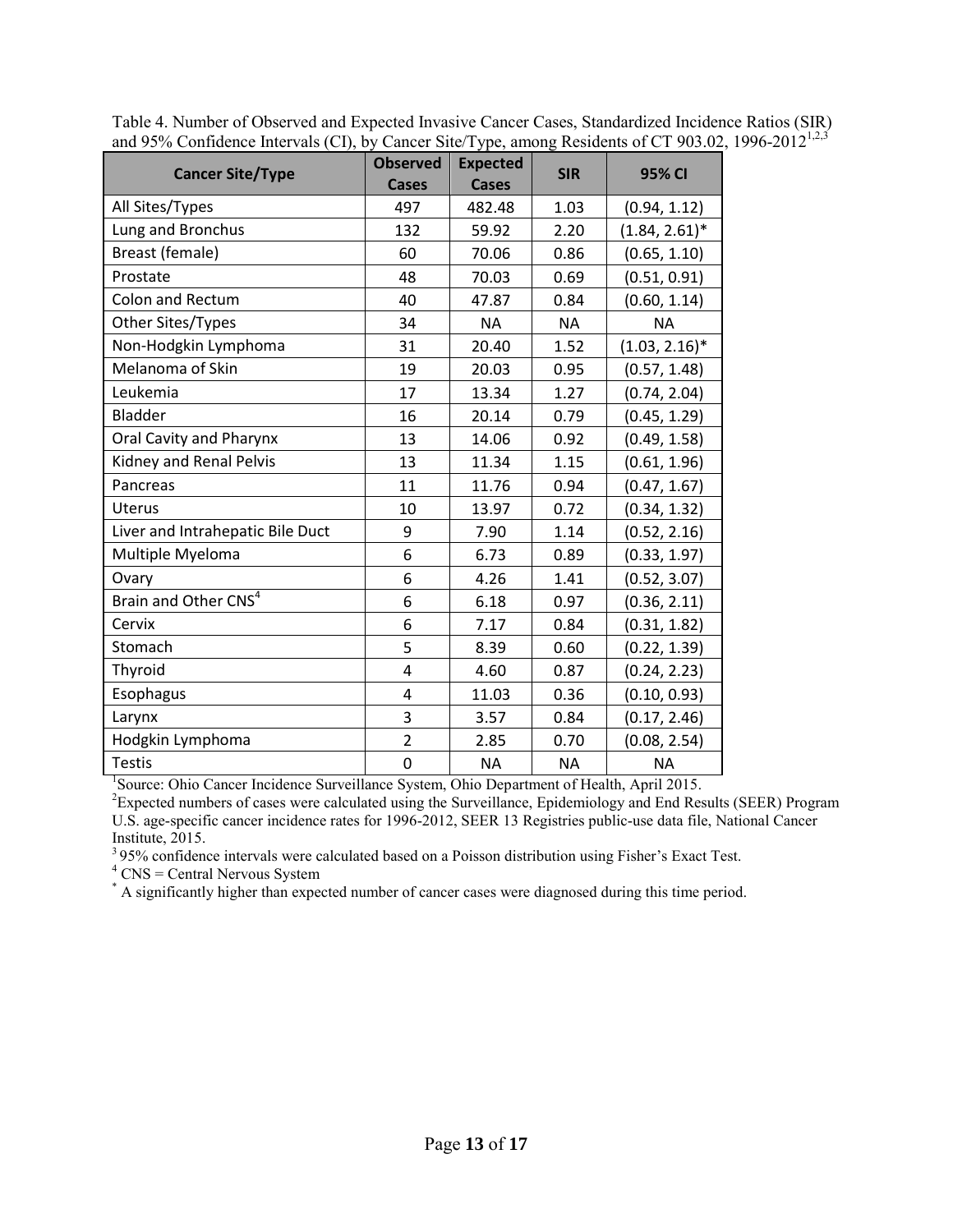Table 5. Number of Observed and Expected Invasive Cancer Cases, Standardized Incidence Ratios (SIR) and 95% Confidence Intervals (CI) Generated Using SEER, Ohio, and Montgomery Rates, among Residents of CT 903.02, 1996-2012<sup>1,2,3</sup>

| <b>Cancer Sites/Types</b> | <b>Region Used to</b><br><b>Generate Expected</b> | <b>Observed</b><br>Cases | <b>Expected</b><br>Cases | <b>SIR</b> | 95% CI           |
|---------------------------|---------------------------------------------------|--------------------------|--------------------------|------------|------------------|
| Lung and Bronchus         | <b>SEER</b>                                       | 132                      | 59.92                    | 2.20       | $(1.84, 2.61)^*$ |
|                           | <b>Montgomery County</b>                          | 132                      | 84.08                    | 1.57       | $(1.31, 1.86)^*$ |
|                           | Ohio                                              | 132                      | 78.25                    | 1.69       | $(1.41, 2.00)^*$ |
| Non-Hodgkin Lymphoma      | <b>SEER</b>                                       | 31                       | 20.40                    | 1.52       | $(1.03, 2.16)^*$ |
|                           | <b>Montgomery County</b>                          | 31                       | 19.80                    | 1.56       | $(1.06, 2.21)^*$ |
|                           | Ohio                                              | 31                       | 19.90                    | 1.57       | $(1.06, 2.22)^*$ |

<sup>1</sup>Source: Ohio Cancer Incidence Surveillance System, Ohio Department of Health, April 2015.

<sup>2</sup>Expected numbers of cases were calculated using the Surveillance, Epidemiology and End Results (SEER) Program U.S. age-specific cancer incidence rates for 1996-2012, SEER 13 Registries public-use data file, National Cancer Institute, 2015; Ohio and Montgomery – Ohio Cancer Incidence Surveillance System age-specific incidence rates for 1996-2012, Ohio Department of Health, April 2015.

<sup>3</sup>95% confidence intervals were calculated based on a Poisson distribution using Fisher's Exact Test.

\* A significantly higher than expected number of cancer cases were diagnosed during this time period.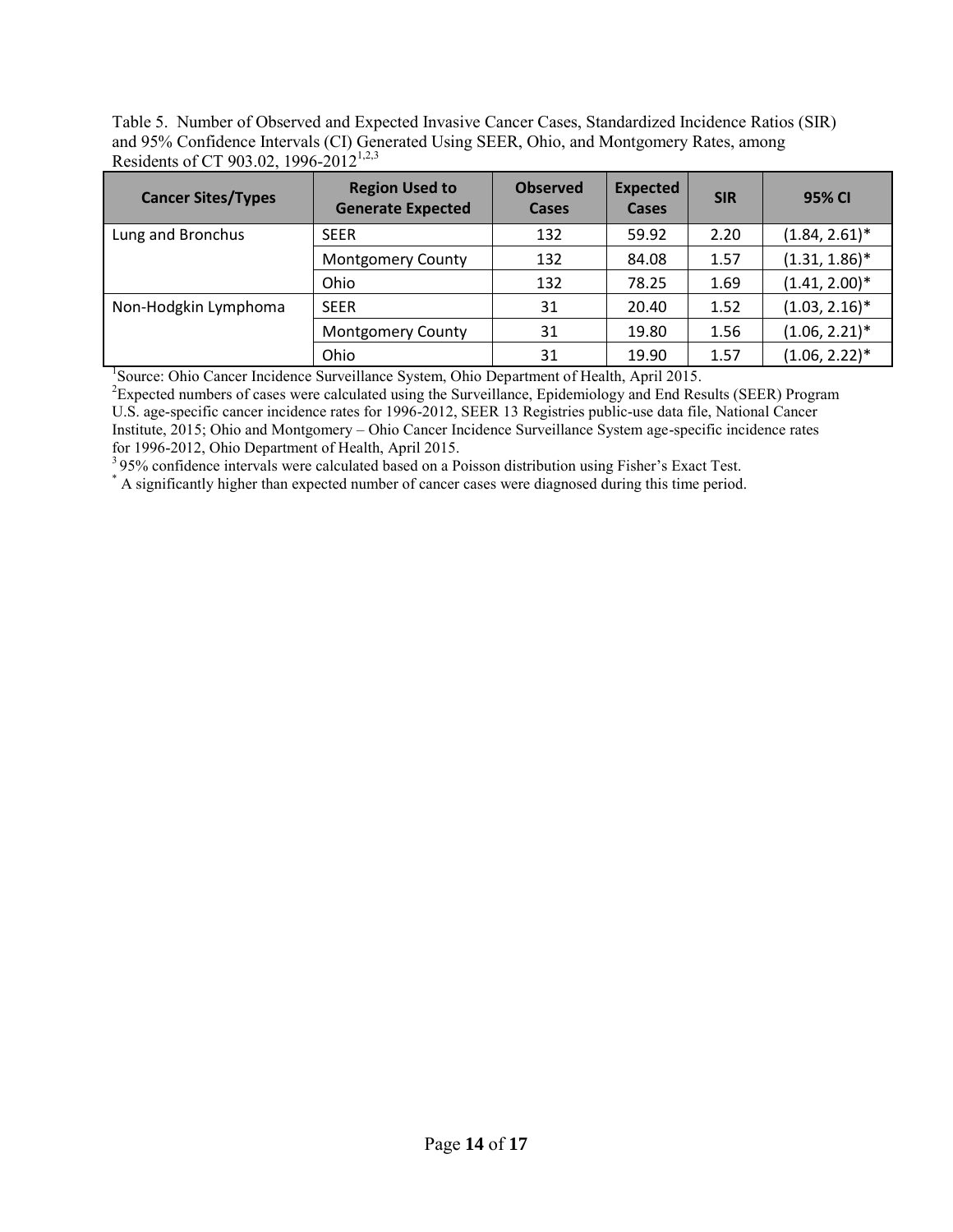| <b>Demographic Characteristics</b> | <b>Non-Hodgkin</b><br>Lymphoma |         | <b>Lung and</b><br><b>Bronchus</b> |         |
|------------------------------------|--------------------------------|---------|------------------------------------|---------|
|                                    | Cases                          | Percent | Cases                              | Percent |
| Total                              | 31                             |         | 132                                |         |
| Sex                                |                                |         |                                    |         |
| Male                               | 22                             | 71%     | 76                                 | 58%     |
| Female                             | 9                              | 29%     | 56                                 | 42%     |
| Race                               |                                |         |                                    |         |
| White                              | 30                             | 97%     | 129                                | 98%     |
| <b>Black</b>                       | $\mathbf{1}$                   | 3%      | 3                                  | 2%      |
| Other/Unknown                      | 0                              | 0%      | 0                                  | 0%      |
| Age                                |                                |         |                                    |         |
| Under 5                            | 0                              | 0%      | 0                                  | 0%      |
| 5 to 14                            | $\overline{1}$                 | 3%      | $\mathbf 0$                        | 0%      |
| 15 to 19                           | $\mathbf 0$                    | 0%      | 0                                  | 0%      |
| 20 to 24                           | $\mathbf 0$                    | 0%      | 0                                  | 0%      |
| 25 to 34                           | 0                              | 0%      | $\mathbf 0$                        | 0%      |
| 35 to 44                           | $\overline{\mathbf{c}}$        | 6%      | 8                                  | 7%      |
| 45 to 54                           | 5                              | 16%     | 17                                 | 15%     |
| 55 to 64                           | $\overline{7}$                 | 23%     | 31                                 | 28%     |
| 65 to 74                           | $\overline{4}$                 | 13%     | 41                                 | 37%     |
| 75 to 84                           | 8                              | 26%     | 21                                 | 19%     |
| $85+$                              | 4                              | 13%     | 5                                  | 4%      |
| Average Age                        | 65.1                           |         | 64.9                               |         |
| Year of Diagnosis                  |                                |         |                                    |         |
| 1996                               | $\mathbf{1}$                   | 3%      | 11                                 | 9%      |
| 1997                               | $\overline{1}$                 | 3%      | 10                                 | 8%      |
| 1998                               | $\overline{2}$                 | 6%      | $\overline{7}$                     | 6%      |
| 1999                               | $\overline{2}$                 | 6%      | $\overline{2}$                     | 2%      |
| 2000                               | $\overline{2}$                 | 6%      | $\overline{7}$                     | 6%      |
| 2001                               | $\overline{4}$                 | 13%     | $\overline{7}$                     | 6%      |
| 2002                               | 0                              | 0%      | 5                                  | 4%      |
| 2003                               | 3                              | 10%     | 10                                 | 8%      |
| 2004                               | $\mathbf{1}$                   | 3%      | 5                                  | 4%      |
| 2005                               | $\overline{2}$                 | 6%      | 8                                  | 7%      |
| 2006                               | $\overline{2}$                 | 6%      | $\overline{7}$                     | 6%      |
| 2007                               | 4                              | 13%     | 5                                  | 4%      |
| 2008                               | $\overline{2}$                 | 6%      | 9                                  | 8%      |
| 2009                               | $\mathbf{1}$                   | 3%      | 8                                  | 7%      |
| 2010                               | 0                              | 0%      | 13                                 | 11%     |
| 2011                               | 1                              | 3%      | 6                                  | 5%      |
| 2012                               | 3                              | 10%     | 12                                 | 10%     |

Table 6. Number and Percent of Non-Hodgkin Lymphoma and Lung and Bronchus Cancer Cases, by Sex, Race, Age Group, and Year of Diagnosis, among Residents of CT 903.02, 1996-2012<sup>1</sup>

2012 10% 1<br>
<sup>1</sup> Source: Ohio Cancer Incidence Surveillance System, Ohio Department of Health, March 2015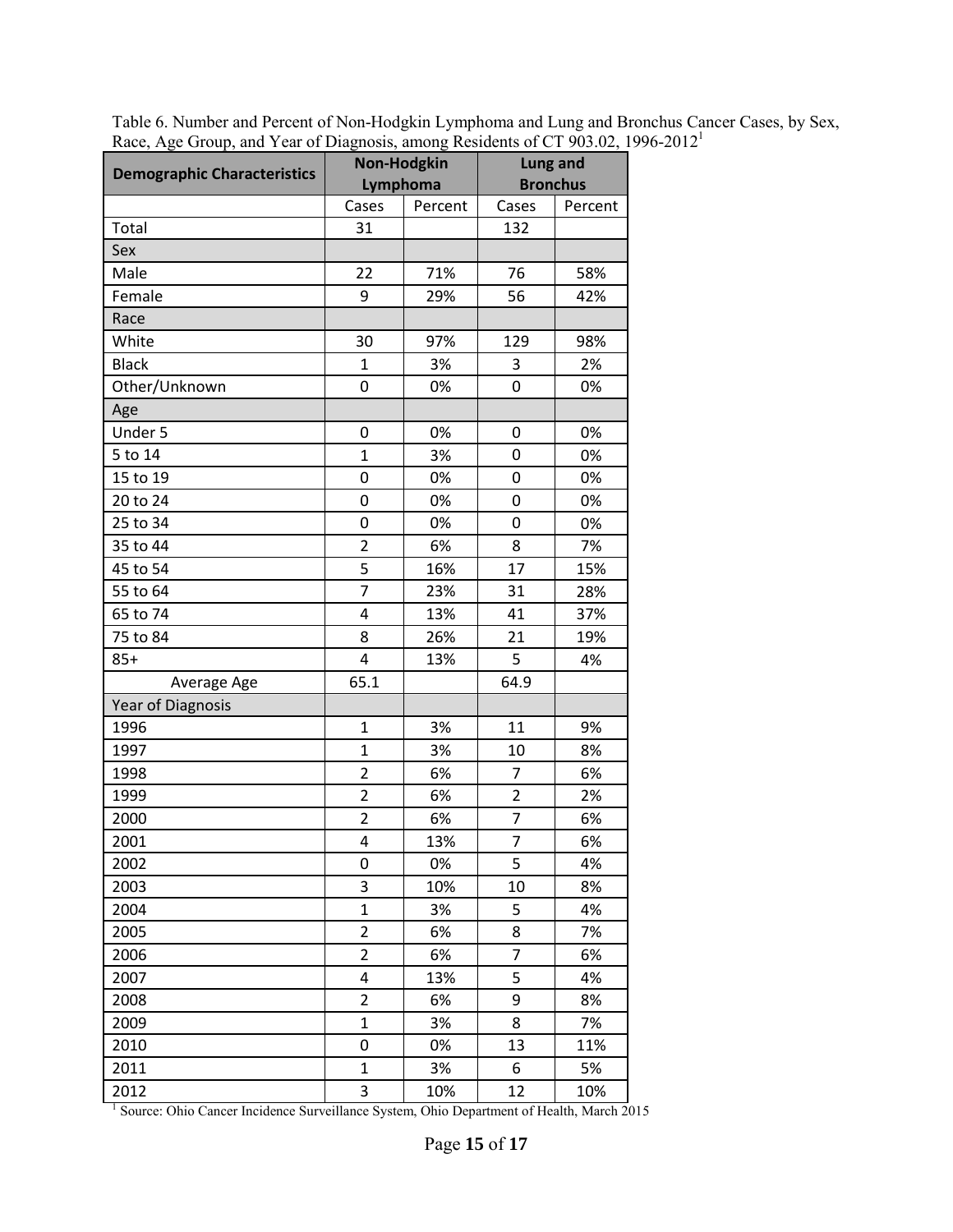Table 7. Percent of All Cancer Sites/Types and Lung and Bronchus Cancer Cases by Tobacco History among Residents of CT 903.02, 1996-2008 $^1$ 

| Tobacco <sup>2</sup> History   | <b>All Cancer</b><br>Sites/Types | Lung and<br><b>Bronchus</b> |
|--------------------------------|----------------------------------|-----------------------------|
| Never Used Tobacco             | 20%                              | 3%                          |
| <b>Currently Use Tobacco</b>   | 39%                              | 58%                         |
| <b>Previously Used Tobacco</b> | 14%                              | 18%                         |
| Unknown/Blank                  | 27%                              | 21%                         |

<sup>1</sup>Source: Ohio Cancer Incidence Surveillance System, Ohio Department of Health, March 2015.  $2^2$ Tobacco Use includes cigarettes, cigars, pipes, snuff, and chewless, and smokeless tobacco